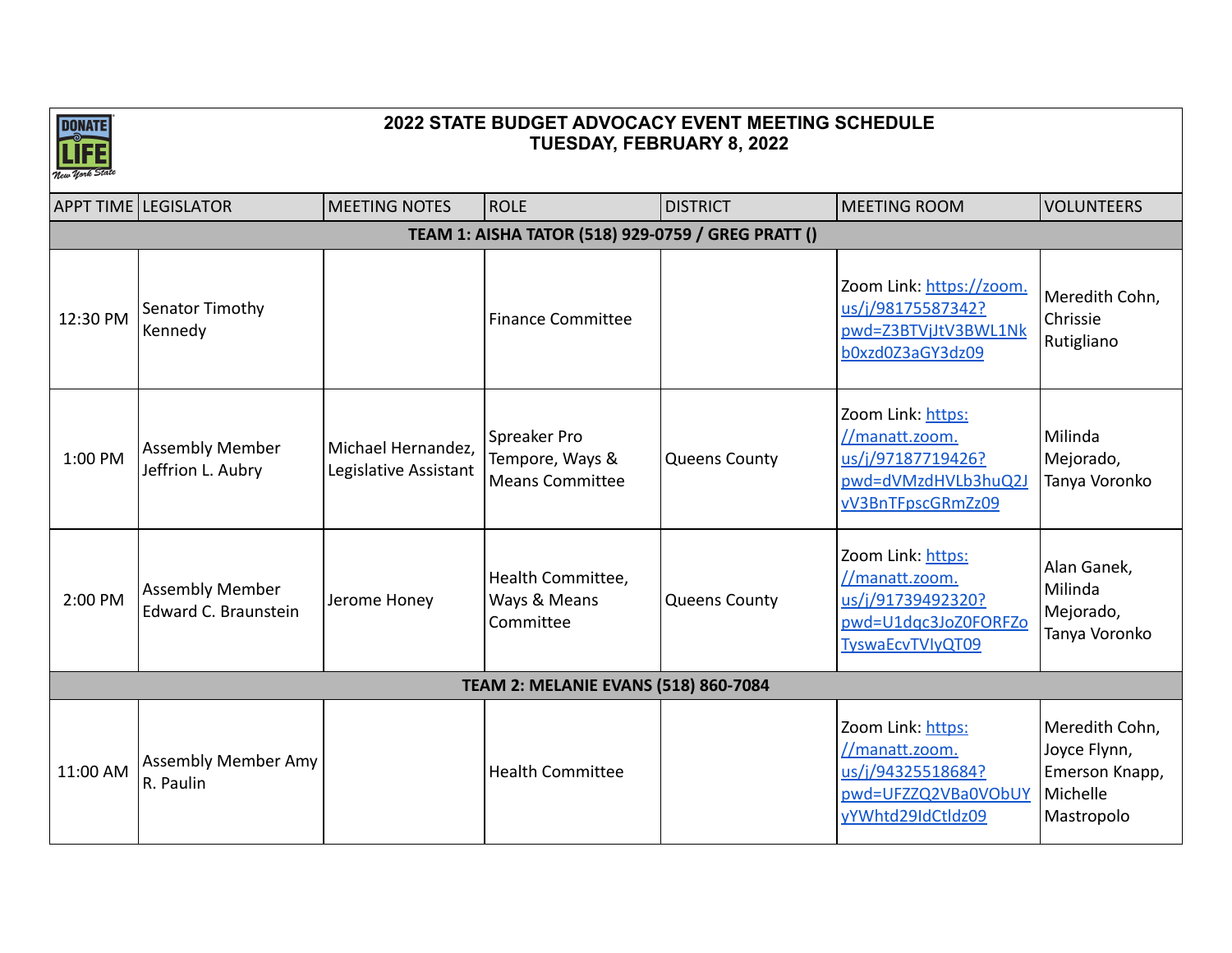

|                                                                   | <b>APPT TIME LEGISLATOR</b>                 | <b>MEETING NOTES</b>                             | <b>ROLE</b>                                                     | <b>DISTRICT</b>                     | MEETING ROOM                                                                                             | <b>VOLUNTEERS</b>                                                          |  |  |  |
|-------------------------------------------------------------------|---------------------------------------------|--------------------------------------------------|-----------------------------------------------------------------|-------------------------------------|----------------------------------------------------------------------------------------------------------|----------------------------------------------------------------------------|--|--|--|
| 11:30 AM                                                          | Senator Roxanne<br>Persaud                  |                                                  |                                                                 | <b>Kings County</b>                 | Zoom Link: https:<br>//manatt.zoom.<br>us/j/91442967505?<br>pwd=eis4QjNKM2Z6djJxe<br>EMyemxudEY5UT09     | Meredith Cohn,<br>Joyce Flynn,<br>Emerson Knapp,<br>Michelle<br>Mastropolo |  |  |  |
| TEAM 3: AMANDA VESKEY-ASKEY (631) 704-4331, avesey-askey@ebsr.org |                                             |                                                  |                                                                 |                                     |                                                                                                          |                                                                            |  |  |  |
| 1:00 PM                                                           | <b>Assembly Member</b><br>Alicia L. Hyndman |                                                  | Ways & Means<br>Committee                                       | Queens County                       | Zoom Link: https:<br>//manatt.zoom.<br>us/j/93772920489?<br>pwd=ZUU1Sy9hZGo4eU9L<br>RU53T0dVRmZoQT09     | Mary Maggio<br>Fischer, Jaclyn<br>Newman, Iris<br>Resto                    |  |  |  |
| 1:30 PM                                                           | <b>Assembly Member</b><br>Kevin A. Cahill   | Marc Thurston,<br>Deputy Legislative<br>Director | Health Committee,<br>Ways & Means<br>Committee                  | <b>Ulster, Dutchess</b><br>Counties | Zoom Link: https:<br>//manatt.zoom.<br>us/j/95102845312?<br>pwd=WGQwb3VNUUNm<br>MXVnODBQLzR3VEUxdz0<br>9 | Mary Maggio<br>Fischer, Jaclyn<br>Newman, Iris<br>Resto                    |  |  |  |
|                                                                   |                                             |                                                  | TEAM 4: CHADWICK SHANK (212) 742-9000 Ext. 120, cshank@ebsr.org |                                     |                                                                                                          |                                                                            |  |  |  |
| 10:00 AM                                                          | Senator José Serrano                        |                                                  |                                                                 | <b>Bronx County</b>                 | Zoom Link: https:<br>//manatt.zoom.<br>us/j/99000664934?<br>pwd=MkFsRXQ4ektTRGZV<br>RUNuWTZ6RXVTUT09     | Andrea<br>Nordquist,<br>Richard Perez Sr.,<br>Ileana Quinones              |  |  |  |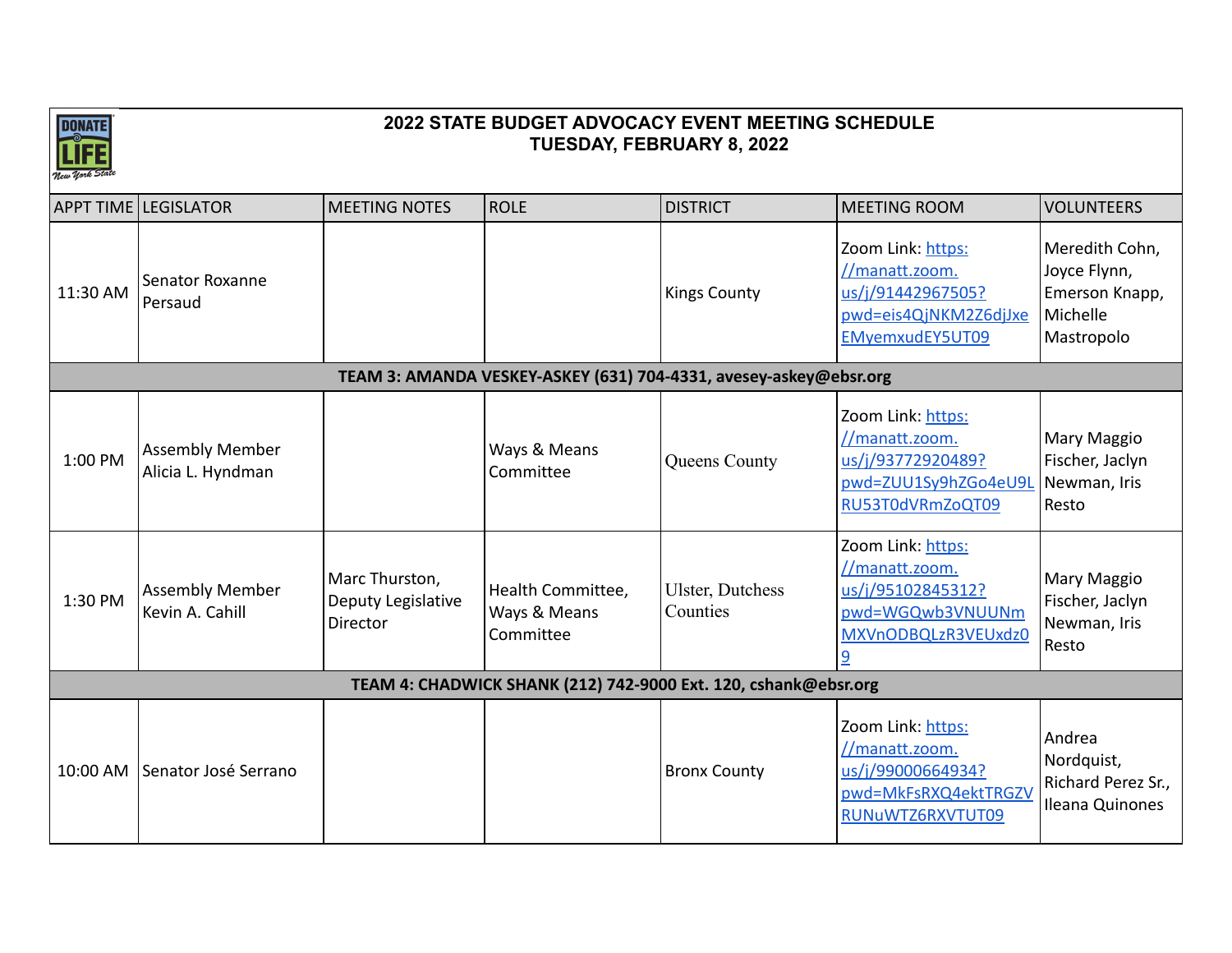

|            | APPT TIME LEGISLATOR                       | <b>IMEETING NOTES</b>      | <b>IROLE</b>            | <b>DISTRICT</b> | <b>IMEETING ROOM</b>                                                                                 | <b>VOLUNTEERS</b>                                             |
|------------|--------------------------------------------|----------------------------|-------------------------|-----------------|------------------------------------------------------------------------------------------------------|---------------------------------------------------------------|
| $10:30$ AM | <b>Assembly Member</b><br>Andrew D. Hevesi | Carolyn Kearns,<br>Counsel | <b>Health Committee</b> | Queens County   | Zoom Link: https:<br>//manatt.zoom.<br>us/j/96377543142?<br>pwd=a29wNVJvR2lVczliK1<br>ZCWmNFNzE3QT09 | Andrea<br>Nordquist,<br>Richard Perez Sr.,<br>Ileana Quinones |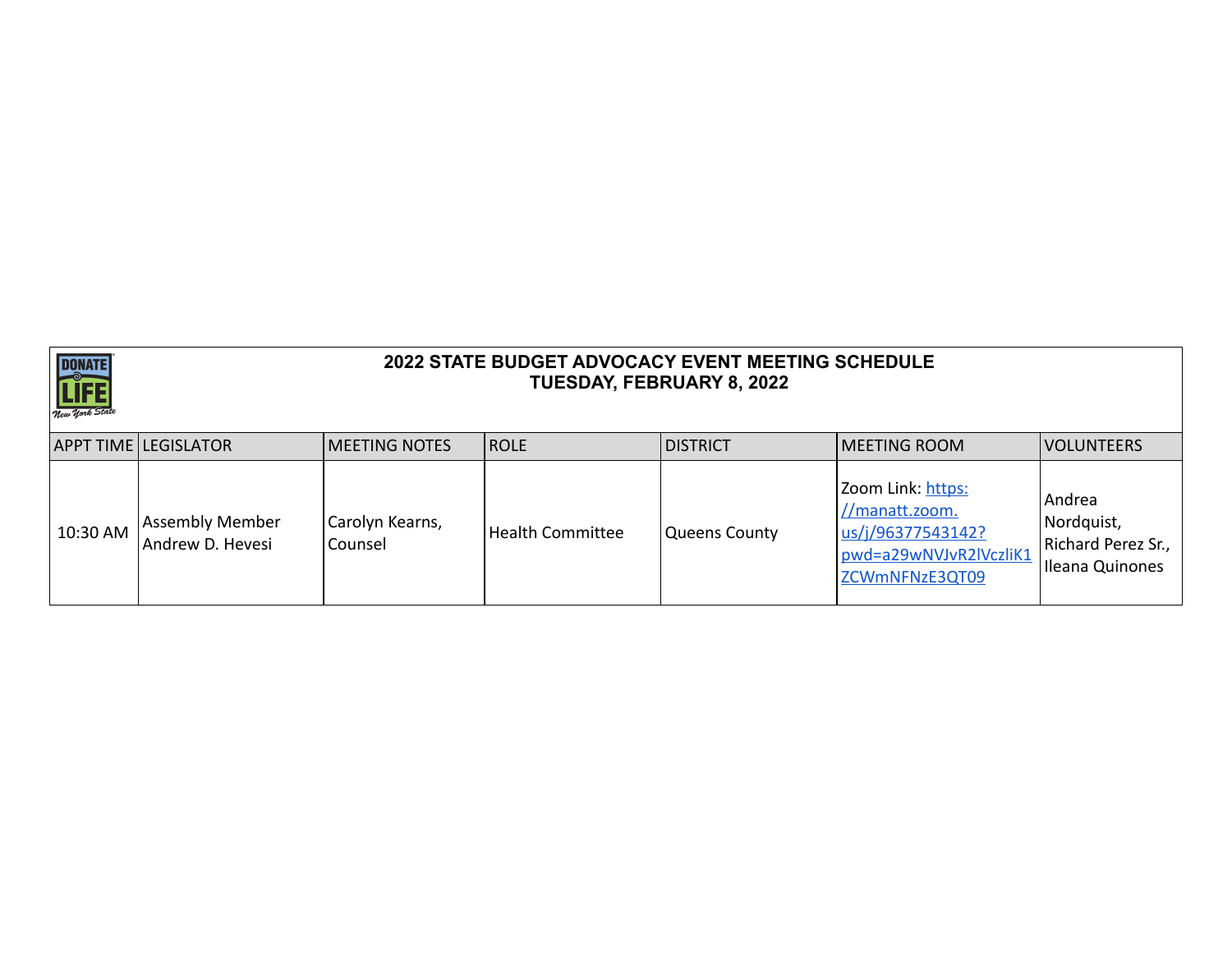

|         | <b>APPT TIME LEGISLATOR</b>      | <b>MEETING NOTES</b> | ROLE                                                       | <b>DISTRICT</b>            | <b>MEETING ROOM</b>                                                                                  | <b>VOLUNTEERS</b>                                           |
|---------|----------------------------------|----------------------|------------------------------------------------------------|----------------------------|------------------------------------------------------------------------------------------------------|-------------------------------------------------------------|
|         |                                  |                      |                                                            |                            |                                                                                                      |                                                             |
|         |                                  |                      | TEAM 1: AISHA TATOR (518) 929-0759 / GREG PRATT ()         |                            |                                                                                                      |                                                             |
|         | 11:30 AM Senator Neil D. Breslin |                      | <b>Vice President Pro</b><br>Tempore, Finance<br>Committee |                            | Zoom Link: https:<br>//manatt.zoom.<br>us/j/99187382624?<br>pwd=VkNBUnVIUkhsTmEx<br>d2p3ZjBZVjdSdz09 | Meredith Cohn,<br>Donna Dunn,<br>Dave Gray                  |
|         | 12:30 PM Senator Diane J. Savino |                      | <b>Finance Committee</b>                                   | Kings & Richmond<br>County | Zoom Link: https:<br>//manatt.zoom.<br>us/j/97880693611?<br>pwd=czFSVkoxd3J4ODBvV<br>1hpYjJHUjB3UT09 | Meredith Cohn,<br>Donna Dunn,<br>Dave Gray                  |
| 3:00 PM | Senator James Skoufis            |                      | <b>Finance Committee</b>                                   | <b>Rockland County</b>     | Zoom Link: https:<br>//manatt.zoom.<br>us/j/94710740555?<br>pwd=RU1QdGtCL1cwcXBv<br>TTQyUTk3REYzQT09 | Milinda<br>Mejorado,<br>Ernesto<br>Molmenti,<br>Joe Shaheen |
| 3:30 PM | Senator J. Gustavo<br>Rivera     | Rachel Ferrari       | <b>Health Committee</b><br>Chair, Finance<br>Committee     | <b>Bronx County</b>        | Zoom Link: https:<br>//manatt.zoom.<br>us/j/92548020782?<br>pwd=NzNKVlBhMVMvUE<br>pEWWgxU2tyUUJCdz09 | Milinda<br>Mejorado,<br>Ernesto<br>Molmenti,<br>Joe Shaheen |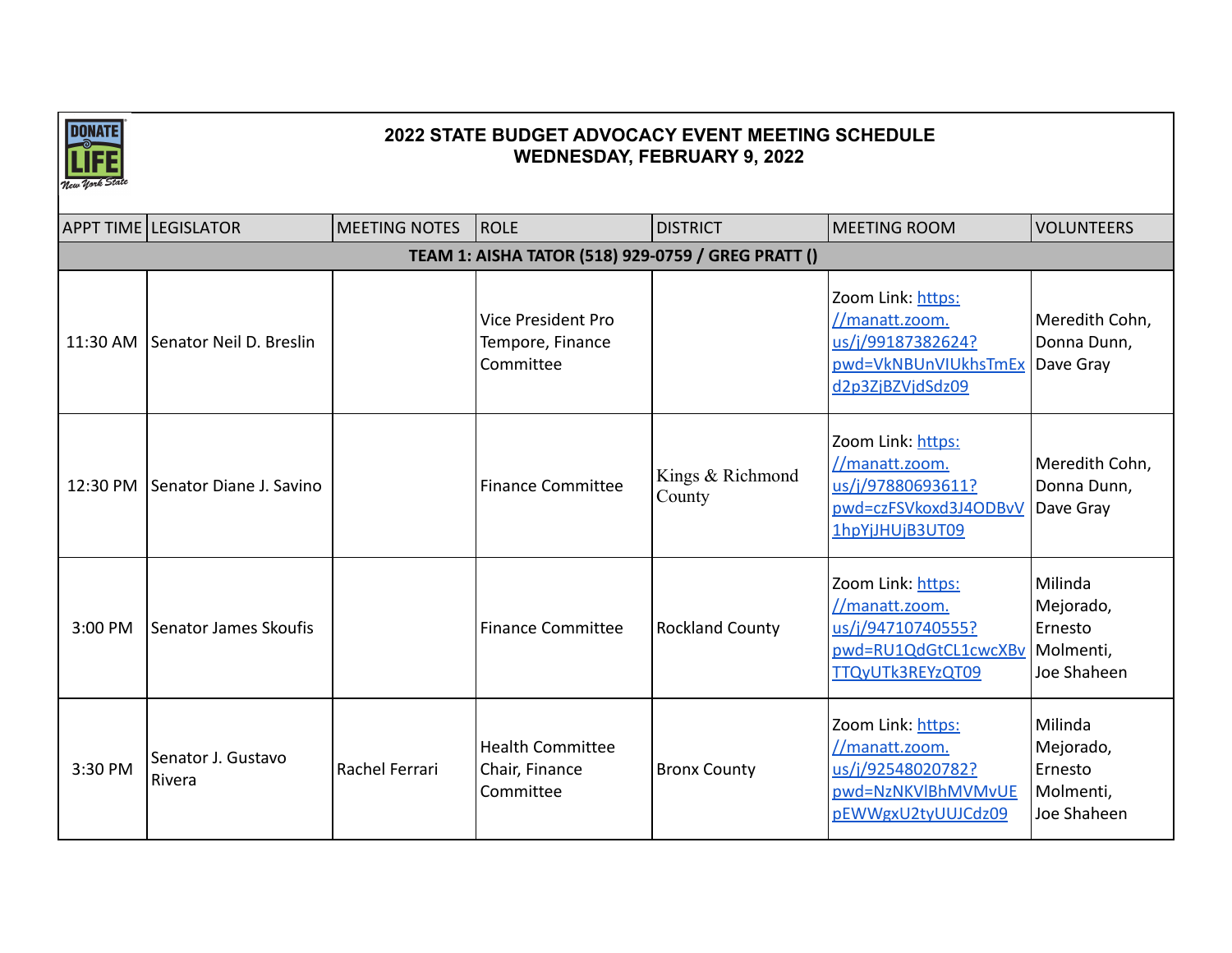

|          | <b>APPT TIME LEGISLATOR</b>                    | <b>MEETING NOTES</b> | ROLE                                        | <b>DISTRICT</b>      | <b>MEETING ROOM</b>                                                                                                      | <b>VOLUNTEERS</b>                                           |
|----------|------------------------------------------------|----------------------|---------------------------------------------|----------------------|--------------------------------------------------------------------------------------------------------------------------|-------------------------------------------------------------|
| 4:00 PM  | <b>Assembly Member</b><br>Aileen M. Gunther    |                      | <b>Health Committee</b>                     |                      | Zoom Link: https:<br>//manatt.zoom.<br>us/j/93205348432?<br>pwd=Z0VUVTZBSFJxN1Bo<br>OEMxUVVoS3prZz09                     | Milinda<br>Mejorado,<br>Ernesto<br>Molmenti,<br>Joe Shaheen |
|          |                                                |                      | <b>TEAM 2: MELANIE EVANS (518) 860-7084</b> |                      |                                                                                                                          |                                                             |
| 10:30 AM | <b>Assembly Member</b><br>Michael R. Benedetto |                      | Ways & Means<br>Committee                   | <b>Bronx County</b>  | Zoom Link: https:<br>//manatt.zoom.<br>us/j/94347276850?<br>pwd=UlZKNXc3TkFJbGZM<br>aXZkTVQ0cTYvUT09                     | Meredith Cohn,<br>Edward Schaefer,<br>Jeff Williams         |
| 11:00 AM | <b>Assembly Member</b><br>Thomas J. Abinanti   |                      | <b>Health Committee</b>                     |                      | Zoom Link: https:<br>//manatt.zoom.<br>us/j/95680475799?<br>pwd=dDY4N3QwY3dBTXE<br>yY3B4bms3SUR5UT09                     | Meredith Cohn,<br>Edward Schaefer,<br>Jeff Williams         |
| 11:30 AM | Senator Michael N.<br>Gianaris                 |                      | Deputy Majority<br>Leader                   | <b>Queens County</b> | Zoom Link: https:<br>//nysenate-gov.zoom.<br>us/j/85763913363?<br>pwd=Y1k0ZmVteURiT2JaR Jeff Williams<br>0RqR2lhVEM5UT09 | Doug Housman,<br>Edward Schaefer,                           |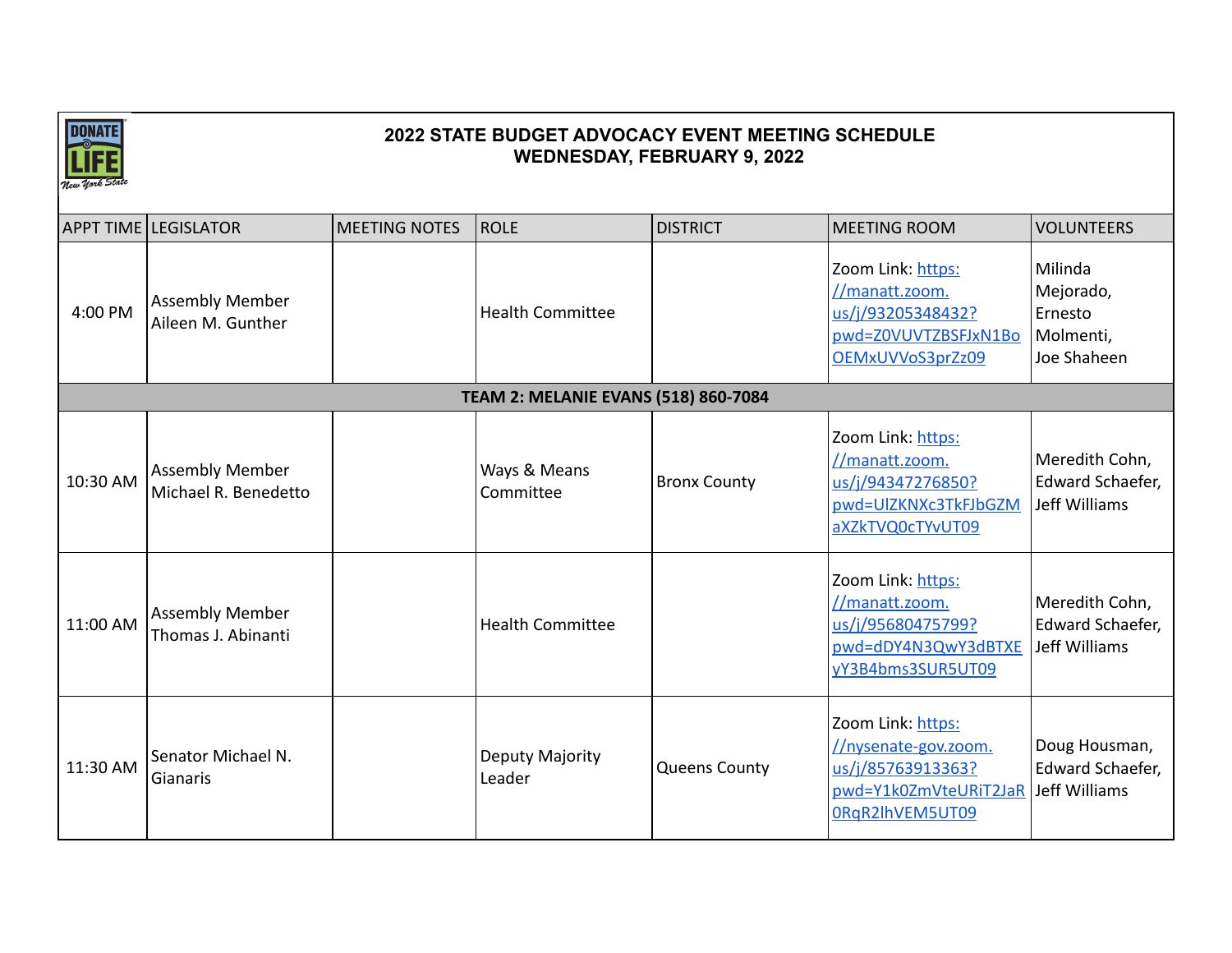

|          | <b>APPT TIME LEGISLATOR</b>                     | <b>MEETING NOTES</b> | ROLE                                                              | <b>DISTRICT</b>     | <b>MEETING ROOM</b>                                                                                                                            | <b>VOLUNTEERS</b>                                      |
|----------|-------------------------------------------------|----------------------|-------------------------------------------------------------------|---------------------|------------------------------------------------------------------------------------------------------------------------------------------------|--------------------------------------------------------|
| 2:00 PM  | <b>Assembly Member</b><br>William B. Magnarelli |                      | Ways & Means<br>Committee                                         |                     | Zoom Link: https://teams.<br>microsoft.com/l/meetup-<br>join/19%<br><b>3ameeting ODRIMWJmYz</b><br>AtMmZiZi00MTgxLWJhN2<br>YtZjEwYjc4YzZhZGQ5% | Vito Iacobellis,<br>Kelly Krzyzak,<br>Laura Reff       |
| 3:15 PM  | Senator Alessandra<br>Biaggi                    | $(15 \text{ mins})$  | <b>Health Committee</b>                                           | <b>Bronx County</b> | Zoom Link: https:<br>//manatt.zoom.<br>us/j/98918282395?<br>pwd=bTlrNkxUN0NvTjl1N<br>UNRYkVMQUIJZz09                                           | Vito Iacobellis,<br>Kelly Krzyzak,<br>Laura Reff       |
|          |                                                 |                      | TEAM 3: AMANDA VESKEY-ASKEY (631) 704-4331, avesey-askey@ebsr.org |                     |                                                                                                                                                |                                                        |
|          | 10:00 AM Senator Sean M. Ryan                   |                      | <b>Health Committee</b>                                           |                     | Zoom Link: https:<br>//manatt.zoom.<br>us/j/99426361321?<br>pwd=NnFQVGRIeDRSQVR<br>1ZXZYd2RiMUNaQT09                                           | Robert Ackerman,<br>Deborah Fleming,<br>Joy Oppedisano |
| 10:30 AM | <b>Assembly Member</b><br>Michaelle Solages     |                      | <b>Health Committee</b>                                           | Nassau County       | Zoom Link: https://teams.<br>microsoft.com/l/meetup-<br>join/19%<br><b>3ameeting NjI4MzJiMDct</b><br>MTQ3YS00NGRhLWFkMD<br>ktMTllMTkxMmY2N2Uz% | Robert Ackerman,<br>Deborah Fleming,<br>Joy Oppedisano |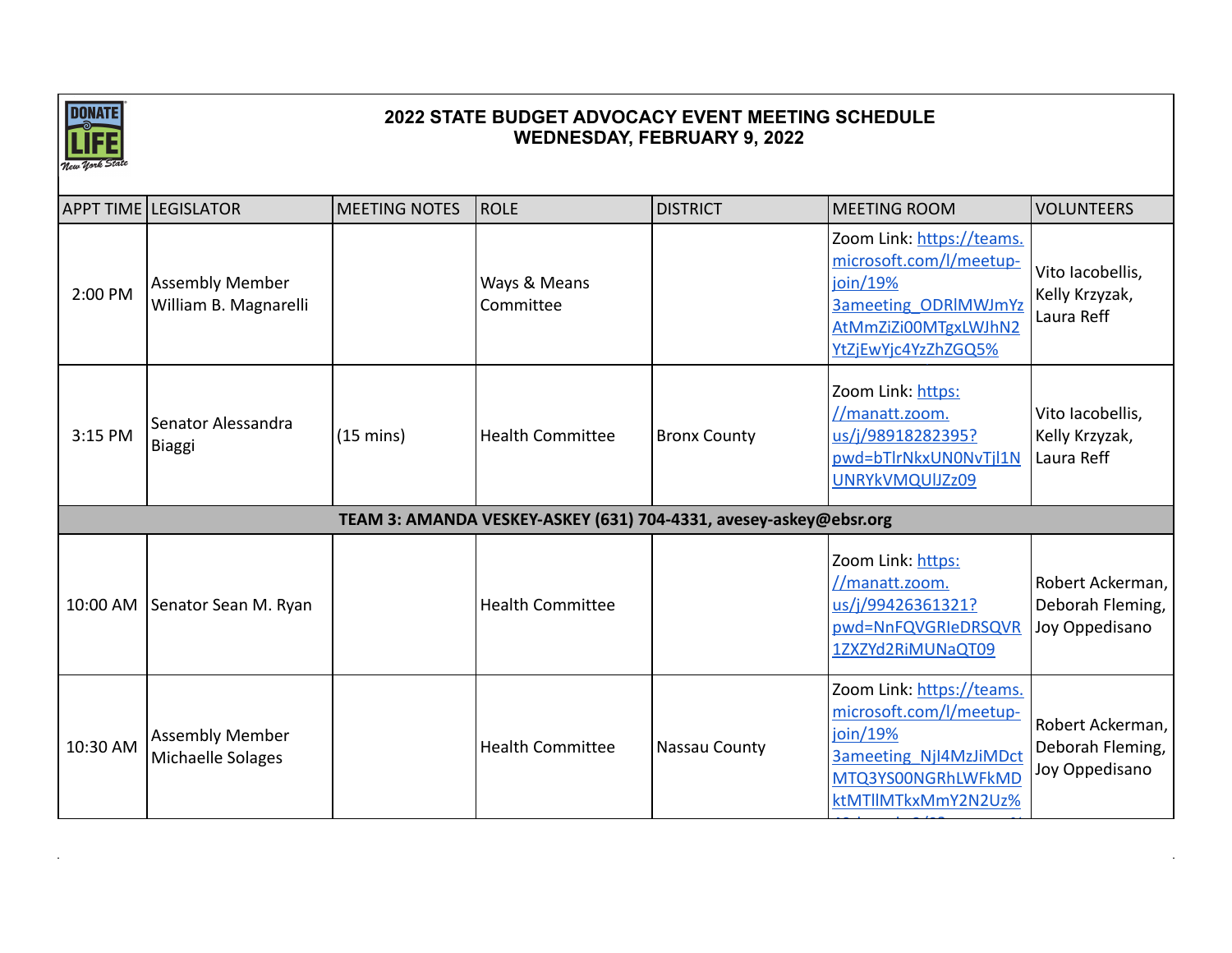

|          | APPT TIME LEGISLATOR                                            | <b>MEETING NOTES</b> | ROLE                                          | <b>DISTRICT</b>      | <b>MEETING ROOM</b>                                                                                  | <b>VOLUNTEERS</b>                                      |  |  |  |  |
|----------|-----------------------------------------------------------------|----------------------|-----------------------------------------------|----------------------|------------------------------------------------------------------------------------------------------|--------------------------------------------------------|--|--|--|--|
|          | TEAM 4: CHADWICK SHANK (212) 742-9000 Ext. 120, cshank@ebsr.org |                      |                                               |                      |                                                                                                      |                                                        |  |  |  |  |
| 12:00 PM | Senator Kevin Thomas                                            |                      | Finance Committee,<br><b>Health Committee</b> | Nassau County        | Zoom Link: https:<br>//manatt.zoom.<br>us/j/95939967196?<br>pwd=aXAycUsrSVdFUzd0<br>M3hnVzdwY2tOUT09 | Robert Ackerman,<br>Deborah Fleming,<br>Joy Oppedisano |  |  |  |  |
| 1:00 PM  | Senator John C. Liu                                             |                      | <b>Finance Committee</b>                      | <b>Queens County</b> | Zoom Link: https:<br>//manatt.zoom.<br>us/j/92274138332?<br>pwd=ZnpzS0IxY0oraHVm<br>UzBZb3dlMitWZz09 | Myrna Bernstein,<br>Ron Cohen, Janet<br>Ocasio         |  |  |  |  |
| 1:30 PM  | Senator Joseph P.<br>Addabbo                                    |                      | Majority Deputy Whip Queens County            |                      | Zoom Link: https:<br>//manatt.zoom.<br>us/j/92854211768?<br>pwd=cktETmpyYXdiUTFW<br>MmhxNkpBQnJ6UT09 | Myrna Bernstein,<br>Ron Cohen, Janet<br>Ocasio         |  |  |  |  |
| 2:00 PM  | Senator Leroy G.<br>Comrie                                      |                      | <b>Finance Committee</b>                      | Queens County        | Zoom Link: https:<br>//manatt.zoom.<br>us/j/95041662273?<br>pwd=RmIyY0ZkYlB5eGRiN<br>3NUeG53RIJtQT09 | David Adler,<br>Dianne Freeman,<br>Larry Kunstadt      |  |  |  |  |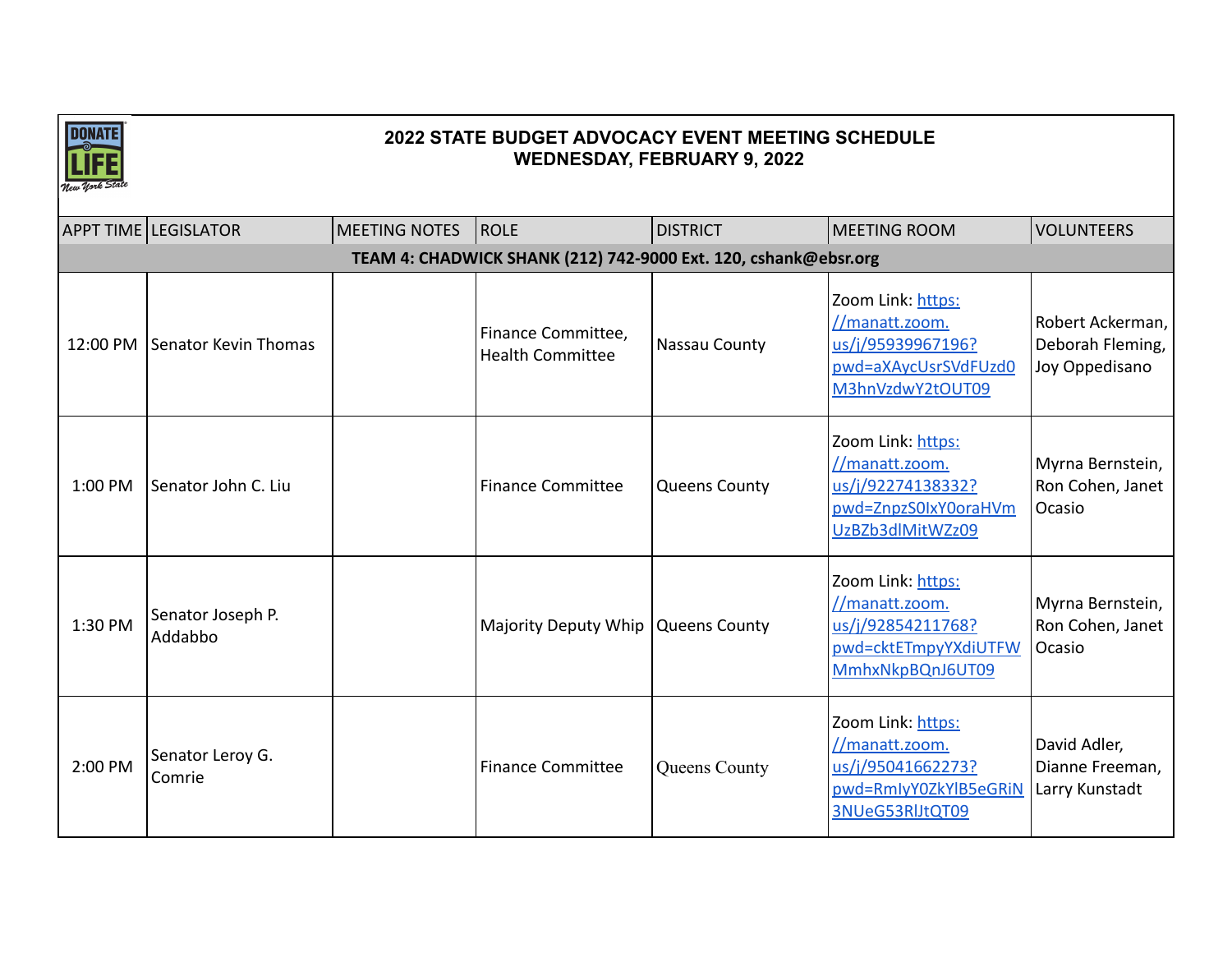

|         | <b>APPT TIME LEGISLATOR</b>      | <b>IMEETING NOTES</b> | <b>ROLE</b>                                               | <b>IDISTRICT</b> | <b>IMEETING ROOM</b>                                                                                                | <b>VOLUNTEERS</b>               |
|---------|----------------------------------|-----------------------|-----------------------------------------------------------|------------------|---------------------------------------------------------------------------------------------------------------------|---------------------------------|
| 2:30 PM | Assembly Member John<br>McDonald |                       | Health Committee,<br><b>Ways &amp; Means</b><br>Committee |                  | Zoom Link: https:<br>//manatt.zoom.<br>us/j/92940526129?<br>pwd=WTNSMFB2RjAzcTcv Larry Kunstadt<br>aWZvSFY5T3Bxdz09 | David Adler,<br>Dianne Freeman, |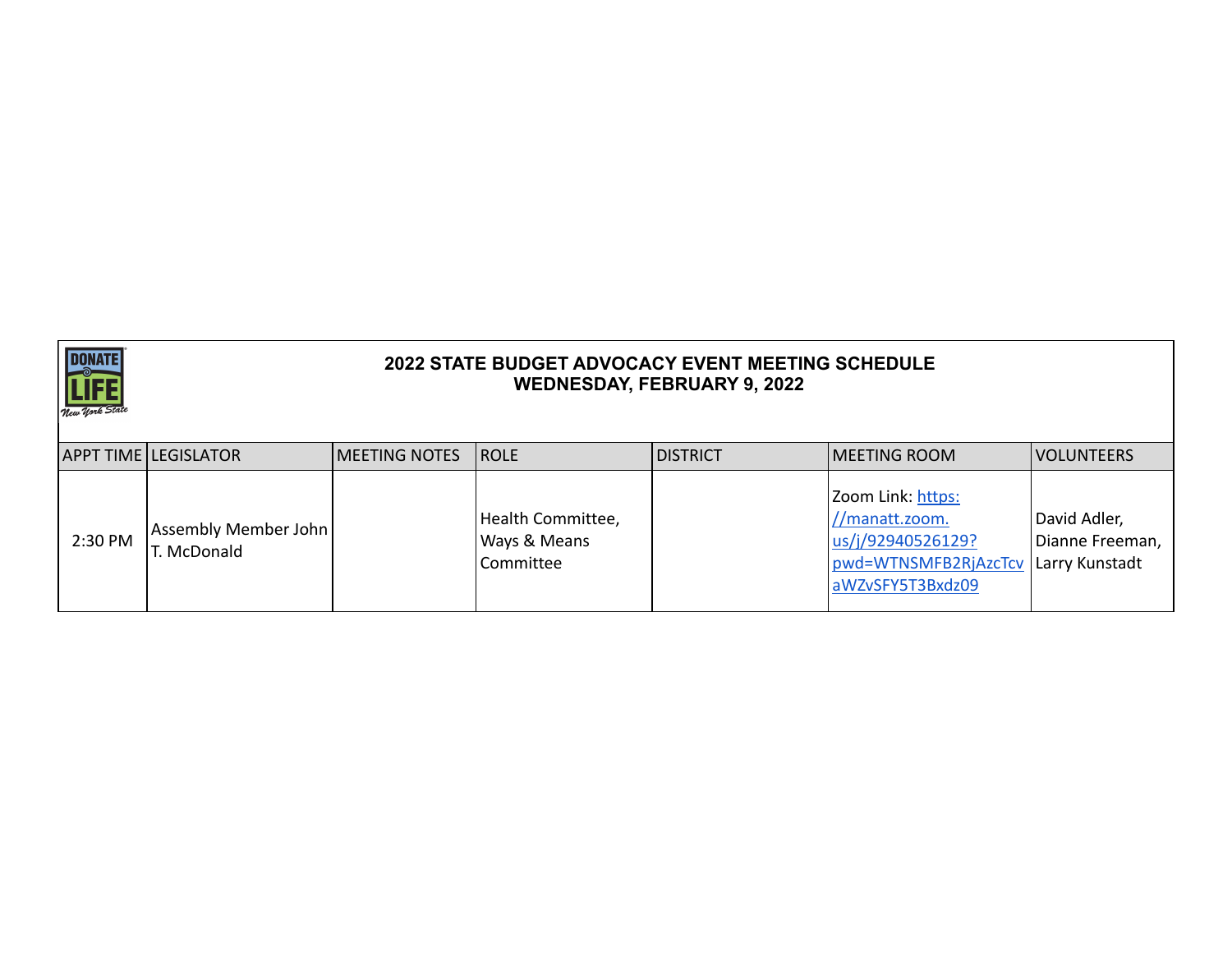

|                                                    | <b>APPT TIME LEGISLATOR</b>    | <b>MEETING NOTES</b>                    | <b>ROLE</b>                                   | <b>DISTRICT</b> | <b>MEETING ROOM</b>                                                                                  | <b>VOLUNTEERS</b>                                               |  |  |  |
|----------------------------------------------------|--------------------------------|-----------------------------------------|-----------------------------------------------|-----------------|------------------------------------------------------------------------------------------------------|-----------------------------------------------------------------|--|--|--|
| TEAM 1: AISHA TATOR (518) 929-0759 / GREG PRATT () |                                |                                         |                                               |                 |                                                                                                      |                                                                 |  |  |  |
|                                                    | 10:00 AM   Senator Liz Krueger |                                         | Chair, Senate Finance<br>Committee            |                 | Zoom Link: https:<br>//manatt.zoom.<br>us/j/92961608837?<br>pwd=SHhpaDZZVGk1anB4<br>eDV1dHpsTnhIZz09 | Meredith Cohn,<br>Angela Hadfield,<br>Tom McCormack             |  |  |  |
| 1:00 PM                                            | Senator Peter B.<br>Harckham   |                                         | <b>Finance Committee</b>                      |                 | Zoom Link: https:<br>//manatt.zoom.<br>us/j/98759160738?<br>pwd=Z0cwVkFBSWdGV2Y<br>4WmVYVHI6RWkzQT09 | Dave Gray,<br>Jennifer<br>Mayadas-Dering,<br>Chris Young        |  |  |  |
| 1:30 PM                                            | Senator Brad Hoylman           | Kenan Kurt and<br>Carolin<br>Wekselbaum | Health Committee,<br><b>Finance Committee</b> |                 | Zoom Link: https:<br>//manatt.zoom.<br>us/j/95573625862?<br>pwd=ZTNQRlhMUEQzMU<br>pBWUhrTnBXQ1ptQT09 | Dave Gray,<br>Jennifer<br>Mayadas-Dering,<br>Chris Young        |  |  |  |
| 2:00 PM                                            | Senator Michelle<br>Hinchey    |                                         |                                               |                 | Zoom Link: https:<br>//manatt.zoom.<br>us/j/95214021958?<br>pwd=UFIMV25JckNhK1pE<br>alVzc2F4dDVBdz09 | Meredith Cohn,<br>Alisa & Frank<br>Furfaro, Carolyn<br>Robinson |  |  |  |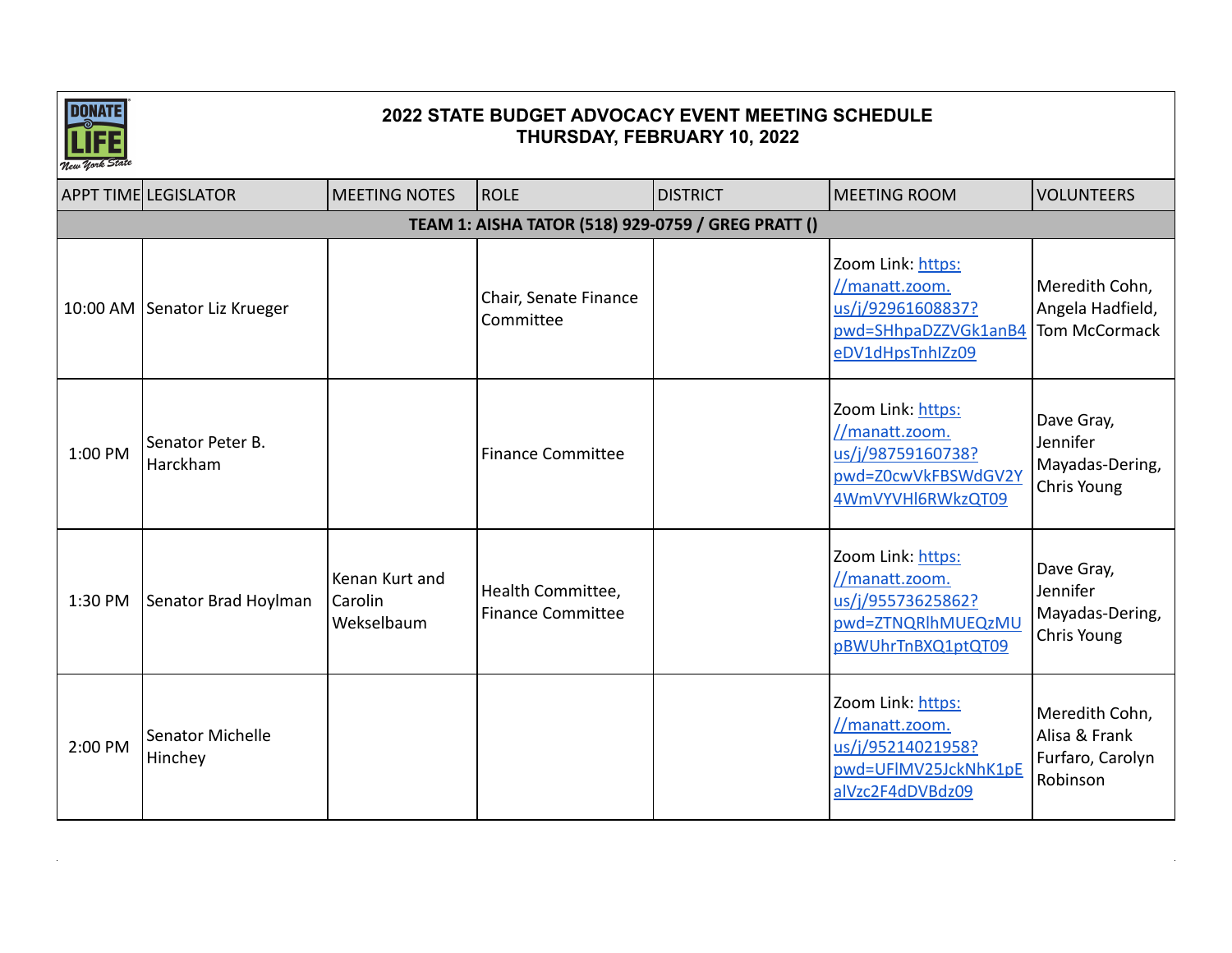

| New York Stave                              |                                            |                                               |                                                |                      |                                                                                                      |                                                            |  |  |  |
|---------------------------------------------|--------------------------------------------|-----------------------------------------------|------------------------------------------------|----------------------|------------------------------------------------------------------------------------------------------|------------------------------------------------------------|--|--|--|
|                                             | <b>APPT TIME LEGISLATOR</b>                | <b>MEETING NOTES</b>                          | <b>ROLE</b>                                    | <b>DISTRICT</b>      | <b>MEETING ROOM</b>                                                                                  | <b>VOLUNTEERS</b>                                          |  |  |  |
| <b>TEAM 2: MELANIE EVANS (518) 860-7084</b> |                                            |                                               |                                                |                      |                                                                                                      |                                                            |  |  |  |
| 10:30 AM                                    | <b>Assembly Member</b><br>Catherine Nolan  | Kathleen Whynot<br>Jamison, Chief of<br>Staff | Deputy Speaker, Ways<br>& Means Committee      | <b>Queens County</b> | Zoom Link: https:<br>//manatt.zoom.<br>us/j/99954743731?<br>pwd=RUJBdFZFNUs0Wnh<br>yUGFHVmNScEI2UT09 | Meredith Cohn,<br>Angela Hadfield,<br><b>Tom McCormack</b> |  |  |  |
| 11:00 AM                                    | <b>Assembly Member</b><br>Jeffrey Dinowitz |                                               | Health Committee,<br>Ways & Means<br>Committee | <b>Bronx County</b>  | Zoom Link: https:<br>//manatt.zoom.<br>us/j/99990531452?<br>pwd=K0JBMXhkNm9qTW<br>EyYmJuM3B6Q3grUT09 | Ira Copperman,<br>Glenda Daggert,<br>Donna Dunn            |  |  |  |
|                                             | 11:30 AM Senator Julia C. Salazar          |                                               | Health Committee,<br><b>Finance Committee</b>  | <b>Kings County</b>  | Zoom Link: https:<br>//manatt.zoom.<br>us/j/94702802585?<br>pwd=c1FWengveFlvVXUx<br>TFR6U29SZzJMUT09 | Ira Copperman,<br>Glenda Daggert,<br>Donna Dunn            |  |  |  |

|          | TEAM 3: AMANDA VESKEY-ASKEY (631) 704-4331, avesey-askey@ebsr.org |  |                          |               |                                                                                                      |                                                   |  |  |
|----------|-------------------------------------------------------------------|--|--------------------------|---------------|------------------------------------------------------------------------------------------------------|---------------------------------------------------|--|--|
| 12:00 PM | Senator Toby Ann<br>Stavisky                                      |  | <b>Finance Committee</b> | Queens County | Zoom Link: https:<br>//manatt.zoom.<br>us/j/95739756062?<br>pwd=UHVGZXBEcEZuUCs<br>wSmx5Nm5kRzN0QT09 | Ellen Alexis, Mary<br>Jane Milano,<br>Ed Schaefer |  |  |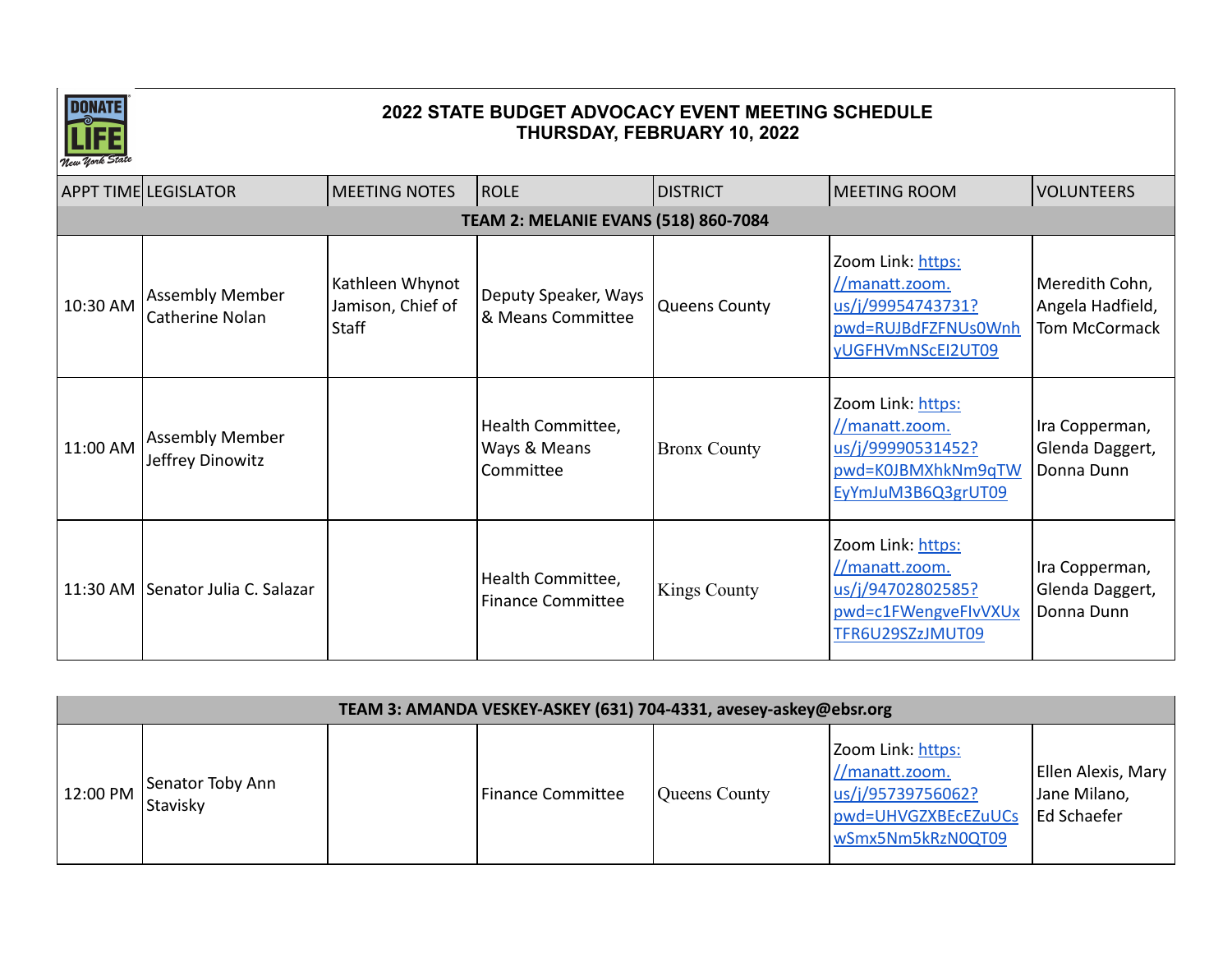

|          | <b>APPT TIME LEGISLATOR</b>                 | <b>MEETING NOTES</b> | <b>ROLE</b>                                                     | <b>DISTRICT</b>        | <b>MEETING ROOM</b>                                                                                  | <b>VOLUNTEERS</b>                                             |  |  |  |
|----------|---------------------------------------------|----------------------|-----------------------------------------------------------------|------------------------|------------------------------------------------------------------------------------------------------|---------------------------------------------------------------|--|--|--|
| 12:30 PM | <b>Assembly Member</b><br>Michael J. Cusick | 15 Minutes           | Ways & Means<br>Committee                                       | <b>Richmond County</b> | Zoom Link: https:<br>//manatt.zoom.<br>us/j/94800059087?<br>pwd=Ly9tUUVaVIBLTDkyc<br>2o5UnZ2Smsxdz09 | Ellen Alexis, Mary<br>Jane Milano,<br>Ed Schaefer             |  |  |  |
| 1:00 PM  | <b>Assembly Member</b><br>Rebecca Seawright |                      | Ways & Means<br>Committee                                       | NYC Upper East Side    | Zoom Link: https:<br>//manatt.zoom.<br>us/j/93158667235?<br>pwd=Zjl0T3hoc3RvTSs5d0<br>NidjhIZGItZz09 | Ellen Alexis,<br>William Flynn,<br>Ed Schaefer                |  |  |  |
|          |                                             |                      | TEAM 4: CHADWICK SHANK (212) 742-9000 Ext. 120, cshank@ebsr.org |                        |                                                                                                      |                                                               |  |  |  |
| 2:30 PM  | <b>Assembly Member</b><br>Pamela J. Hunter  |                      |                                                                 |                        | Zoom Link: https:<br>//manatt.zoom.<br>us/j/97856223103?<br>pwd=K3NxZ2VjZDA5Q0ta<br>MUtoTHo0MHo0Zz09 | Joan Galkin,<br>Christine Perrelli,<br>Michael<br>Prendergast |  |  |  |
| 3:00 PM  | <b>Assemby Member</b><br>David I. Weprin    |                      | Ways & Means<br>Committee                                       | Queens County          | Zoom Link: https:<br>//manatt.zoom.<br>us/j/97875731199?<br>pwd=NnRTd01TNWtNWEI<br>aUkpueEM1bkJKQT09 | Joan Galkin,<br>Christine Perrelli,<br>Michael<br>Prendergast |  |  |  |